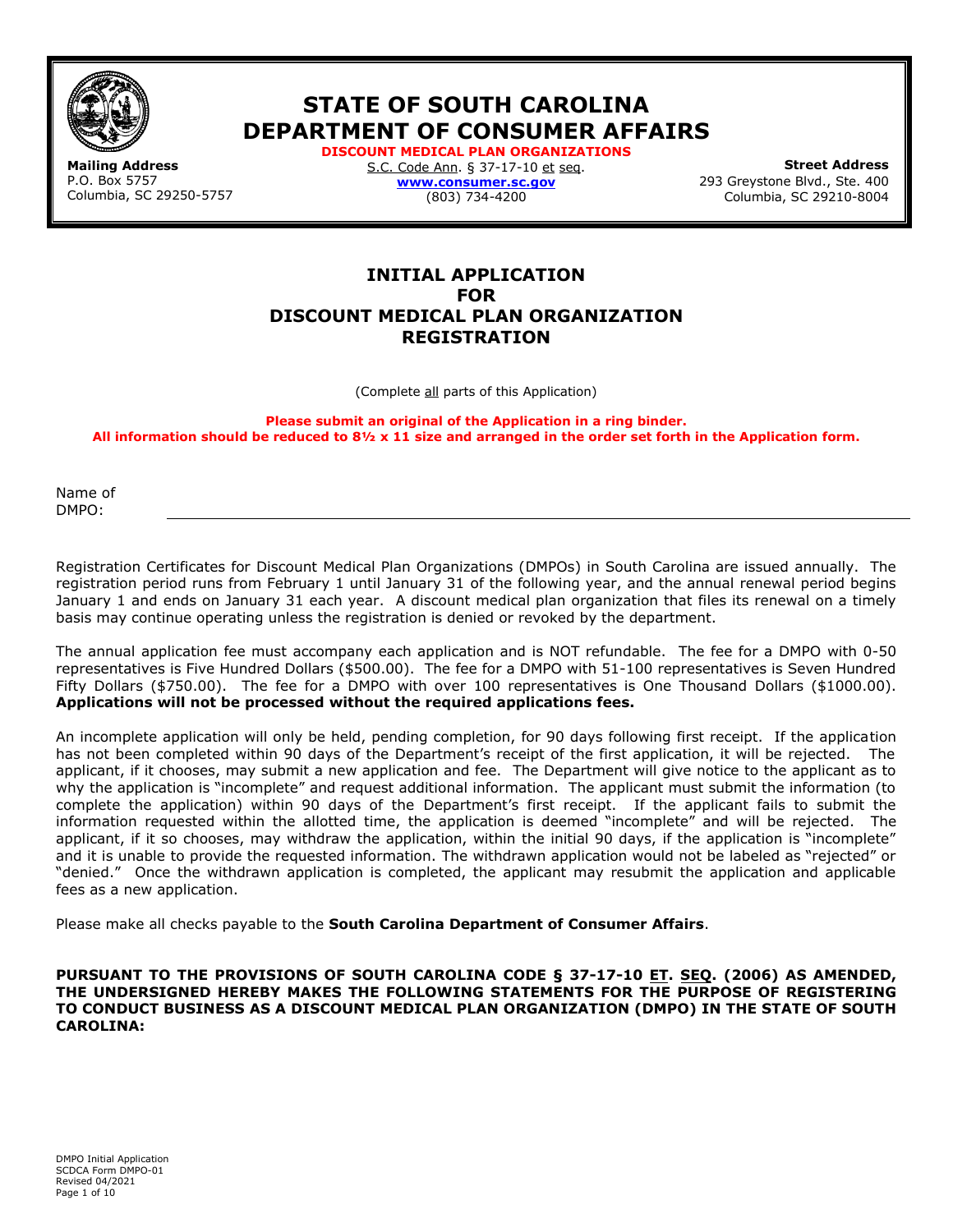| Name of<br>DMPO:                                                    |                                                                           |                                                                                                                                                                                                                                                                                                                                                                                                                                                                                 |  |
|---------------------------------------------------------------------|---------------------------------------------------------------------------|---------------------------------------------------------------------------------------------------------------------------------------------------------------------------------------------------------------------------------------------------------------------------------------------------------------------------------------------------------------------------------------------------------------------------------------------------------------------------------|--|
| Date of<br>Organization:<br><u> 1989 - Johann Barbara, martin a</u> | Federal ID#:                                                              |                                                                                                                                                                                                                                                                                                                                                                                                                                                                                 |  |
| <b>Business</b><br>Address:                                         |                                                                           |                                                                                                                                                                                                                                                                                                                                                                                                                                                                                 |  |
| City:                                                               | State: ________________________                                           |                                                                                                                                                                                                                                                                                                                                                                                                                                                                                 |  |
| Telephone:                                                          | <u> 1989 - Johann Barnett, fransk politiker (d. 1989)</u>                 |                                                                                                                                                                                                                                                                                                                                                                                                                                                                                 |  |
| Website:                                                            |                                                                           |                                                                                                                                                                                                                                                                                                                                                                                                                                                                                 |  |
| Name of Primary<br>Contact Person:                                  |                                                                           |                                                                                                                                                                                                                                                                                                                                                                                                                                                                                 |  |
| <b>Business Address:</b>                                            |                                                                           |                                                                                                                                                                                                                                                                                                                                                                                                                                                                                 |  |
| City:                                                               | State:<br><u> 1989 - Johann Barn, mars an t-Amerikaansk kommunister (</u> | Zip:                                                                                                                                                                                                                                                                                                                                                                                                                                                                            |  |
| Telephone No.:                                                      |                                                                           |                                                                                                                                                                                                                                                                                                                                                                                                                                                                                 |  |
| E-Mail Address:                                                     |                                                                           |                                                                                                                                                                                                                                                                                                                                                                                                                                                                                 |  |
| Name of Secondary<br>Contact Person:                                |                                                                           |                                                                                                                                                                                                                                                                                                                                                                                                                                                                                 |  |
| <b>Business Address:</b>                                            |                                                                           |                                                                                                                                                                                                                                                                                                                                                                                                                                                                                 |  |
| City:                                                               | State:                                                                    | $\overline{\phantom{a}}$ $\overline{\phantom{a}}$ $\overline{\phantom{a}}$ $\overline{\phantom{a}}$ $\overline{\phantom{a}}$ $\overline{\phantom{a}}$ $\overline{\phantom{a}}$ $\overline{\phantom{a}}$ $\overline{\phantom{a}}$ $\overline{\phantom{a}}$ $\overline{\phantom{a}}$ $\overline{\phantom{a}}$ $\overline{\phantom{a}}$ $\overline{\phantom{a}}$ $\overline{\phantom{a}}$ $\overline{\phantom{a}}$ $\overline{\phantom{a}}$ $\overline{\phantom{a}}$ $\overline{\$ |  |
| Telephone No.:                                                      | Fax No.:                                                                  | <u> 1989 - Johann Barbara, martxa alemaniar a</u>                                                                                                                                                                                                                                                                                                                                                                                                                               |  |
| E-Mail Address:                                                     |                                                                           |                                                                                                                                                                                                                                                                                                                                                                                                                                                                                 |  |

## **PLEASE PROVIDE THIRTY (30) DAYS ADVANCE WRITTEN NOTICE OF ANY CHANGE IN ANY OF THE ABOVE INFORMATION TO THE DEPARTMENT.**

# **ORGANIZATIONAL STRUCTURE**

| Corporation         | Limited Liability Company                  |  |
|---------------------|--------------------------------------------|--|
| General Partnership | Limited Partnership<br>Sole Proprietorship |  |
| Other (specify)     |                                            |  |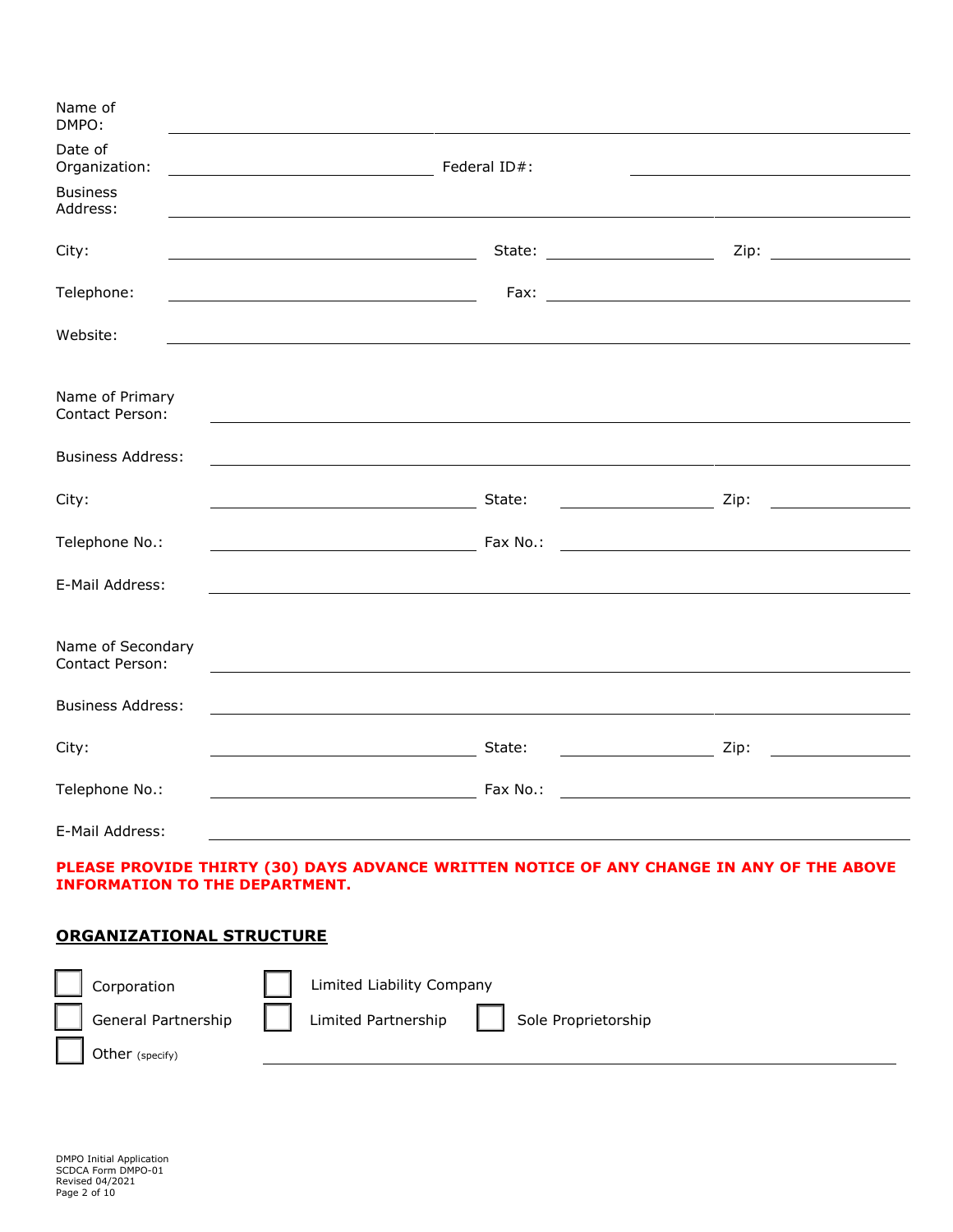- 1. Attach a statement generally describing the applicant and its personnel.
- 2. If applicant is a corporation, provide a copy of company's filed Articles of Incorporation, including all amendments. If other than corporation, provide other appropriate documents to show when and by whom the business was organized. The required filings must be recently certified by the official public records custodian in the applicant's state of domicile. The certification letter must be an original.
- 3. Provide a copy of the applicant's By-Laws, Constitution, and/or Rules and Regulations. The By-Laws must be sealed, signed and recently dated by the Secretary of the company.
- 4. Provide an original copy of a letter of good standing from the applicant's state of domicile.
- 5. Provide an organizational chart of the applicant.
- 6. Provide an original copy of the Certificate of Authorization issued by the South Carolina Secretary of State demonstrating the applicant's authority to conduct business in South Carolina and that all state taxes and fees have been paid. If the applicant is not already appropriately registered to do business in South Carolina, the necessary forms and other information can be found on the South Carolina Secretary of State's Web site at [www.scsos.com.](http://www.scsos.com/) Any business entity that fails to maintain its qualification with the South Carolina Secretary of State forfeits its right to do business in this state and must immediately surrender any registration certificates issued by this Department.
- 7. Provide the contact information requested below for the applicant's current agent for service of process as registered with the South Carolina Secretary of State's office.

| Name of Current<br>South Carolina<br>Agent for Service<br>of Process: |          |      |
|-----------------------------------------------------------------------|----------|------|
|                                                                       |          |      |
| <b>Business Address:</b>                                              |          |      |
|                                                                       |          |      |
| City:                                                                 | State:   | Zip: |
|                                                                       |          |      |
| Telephone No.:                                                        | Fax No.: |      |
|                                                                       |          |      |
| E-Mail Address:                                                       |          |      |
|                                                                       |          |      |

8. Attach a photocopy of your license, registration certificate, or certification letter for each state in which the Applicant is currently authorized to provide DMPO services, or any subset, such as prescription drug discount cards. Certifications should be attached in alphabetical order by state.

#### **MANAGEMENT**

In the spaces provided below, provide the requested information for the individuals who are responsible for conducting the applicant DMPO's affairs, including, but not limited to, all members of the board of directors, board of trustees, executive committee, or other governing committee, the officers, contracted management company personnel, and any person or entity owning or having the right to acquire ten percent or more of the voting securities of the applicant. Fill out each section completely. All persons who qualify as a member of applicant's management must be listed below.

#### EACH PROPOSED MEMBER OF MANAGEMENT MUST SUBMIT A *MANAGEMENT BIOGRAPHICAL AFFIDAVIT* **(FORM DMPO-03)**.

Corporations: If the applicant is owned by another corporate entity, list any officers of the parent firm and the ultimate owners (natural persons) in the tables below that qualify management, and attach an organizational chart.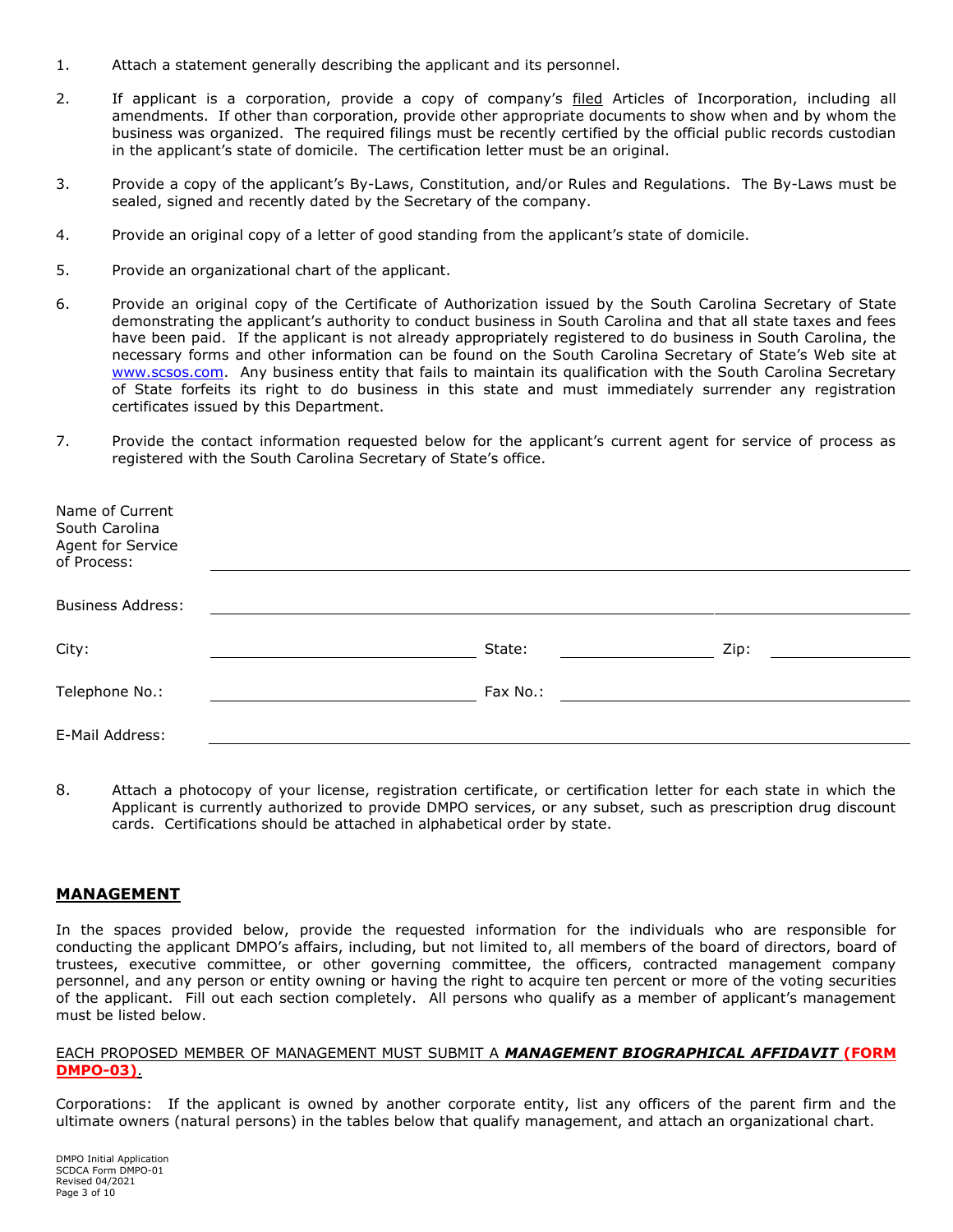#### **Management Based on Ownership:**

List the names of all persons or entities who directly or indirectly own, control, hold with the power to vote, or hold proxies representing ten percent (10%) or more of the voting securities of the Applicant. If necessary, attach additional sheet(s) providing the same information requested below.

| <b>Full Name</b><br><b>And Address</b> | <b>Date of Birth</b><br>(mm-dd-yyyy) | % Ownership | SSN #/FEIN $*$ |
|----------------------------------------|--------------------------------------|-------------|----------------|
|                                        |                                      |             |                |
|                                        |                                      |             |                |
|                                        |                                      |             |                |
|                                        |                                      |             |                |
|                                        |                                      |             |                |
|                                        |                                      |             |                |
|                                        |                                      |             |                |
|                                        |                                      |             |                |

**\* Compliance Note: The Family Independence Act of 1995 required the South Carolina Department of Social Services – Child Enforcement Division (Division) to operate a license revocation program for the purpose of enforcing and establishing child support. In accordance with this Act, South Carolina law (§§ 63-17-1010,** *et seq***.) requires that all licensing entities submit to the Division licensee data for all new and renewal licenses issued. Therefore, identifying information (i.e., name, social security number, etc.) for all individuals licensed or registered with this application will be forwarded to the Division upon the issuance of each license. Personal information will not be used for any other purpose and is not subject to disclosure under the South Carolina Freedom of Information Act. South Carolina Code § 30-4-10** *et seq***.**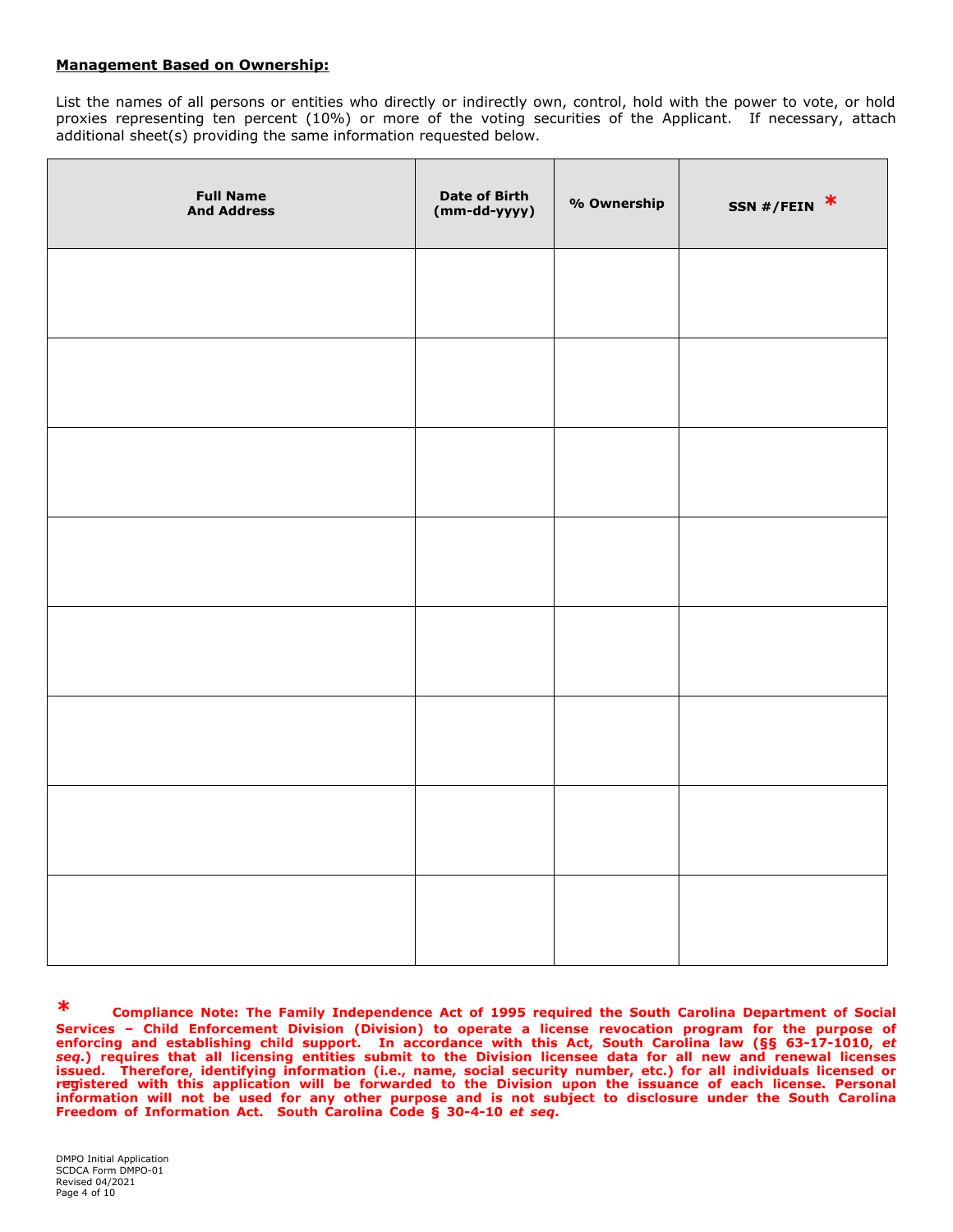### **Management Based on Position:**

List the names and titles/positions of all officers, directors and any person who has direct or indirect control of the organization, including but not limited to contracted management company personnel. If necessary, attach additional sheet(s) providing the same information requested below.

| <b>Full Name</b><br><b>And Address</b> | <b>Title/Position</b> | <b>Date of Birth</b><br>(mm-dd-yyyy) | SSN# |
|----------------------------------------|-----------------------|--------------------------------------|------|
|                                        |                       |                                      |      |
|                                        |                       |                                      |      |
|                                        |                       |                                      |      |
|                                        |                       |                                      |      |
|                                        |                       |                                      |      |
|                                        |                       |                                      |      |
|                                        |                       |                                      |      |
|                                        |                       |                                      |      |
|                                        |                       |                                      |      |
|                                        |                       |                                      |      |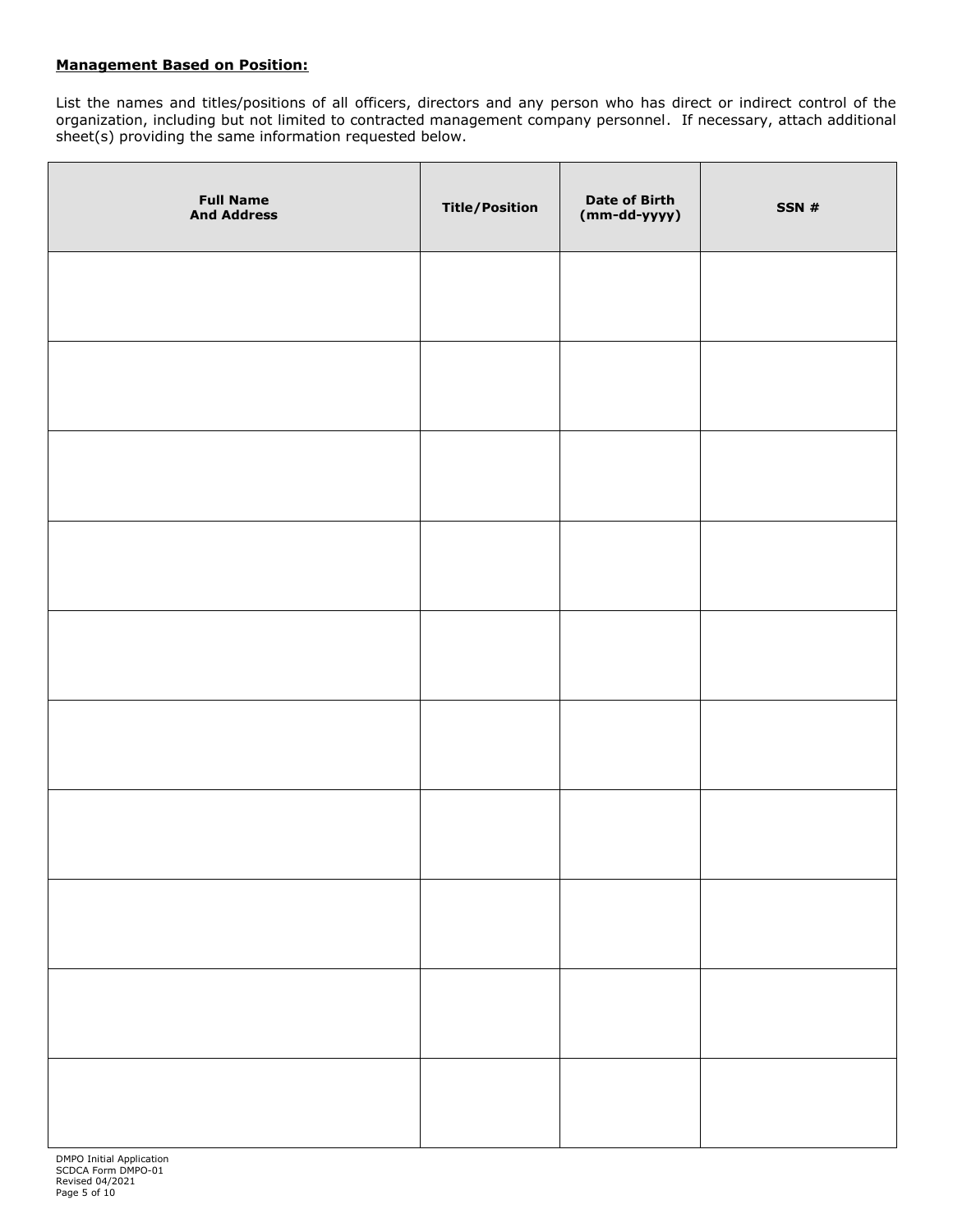## **APPLICANT BUSINESS HISTORY**

#### **If any question is answered "Yes", attach separate page(s) detailing the circumstances (including any applicable details such as state, license number, dates, etc.)**

1. Have any of the Applicant's proposed management ever been convicted or found guilty of any misdemeanors or felonies (with the exception of minor traffic violations) in any jurisdiction or territory in the United States?



2. Has either the Applicant or any of its proposed management ever been refused a license, registration, or certification as a discount medical plan, or renewal thereof, in any jurisdiction or territory in the United States?



3. Has either the Applicant or any of its proposed management ever had a license revoked, suspended, or otherwise acted against (including probation, fine, or reprimand) in a disciplinary action in any jurisdiction or territory in the United States?



4. Has either the Applicant or any of its proposed management ever been involved in or owned an interest in an organization that has been adjudicated bankrupt, filed proceedings under the Bankruptcy Act, or has otherwise closed due to insolvency?



5. Are any of the licenses, registrations, or certifications of the Applicant or any of its management currently under investigation or currently pending disciplinary action in any jurisdiction or territory in the United States?

| ρς |  |
|----|--|
|----|--|

6. Has the Applicant or any of its proposed management ever failed to satisfy any tax liabilities?

| <b>Yes</b> |  | No |
|------------|--|----|
|            |  |    |

No

7. Has the Applicant or any of its proposed management ever had a lien or levy placed against it/them?

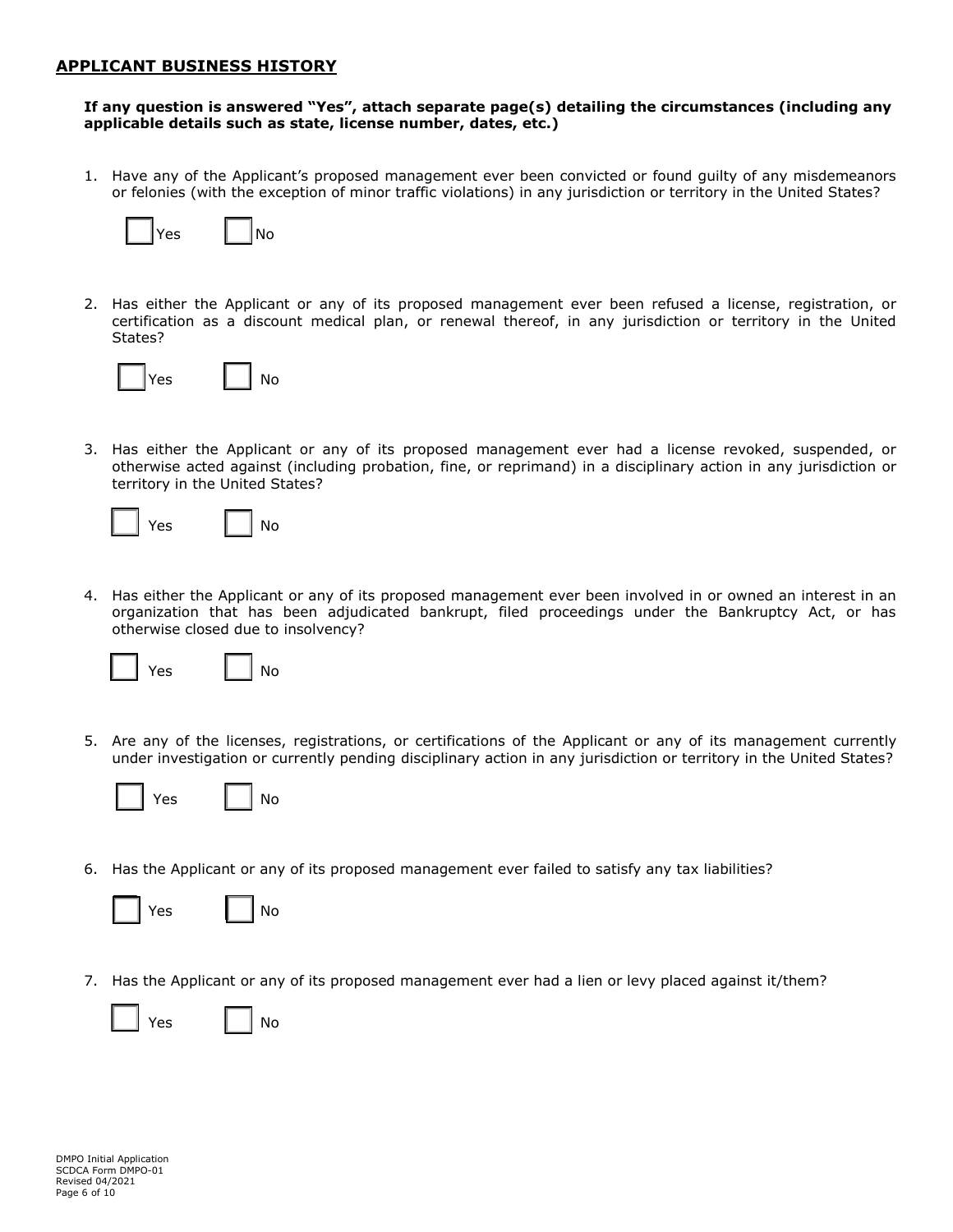8. Has the Applicant or any of its proposed management ever been the subject of an indictment or a "cease and desist" order in any jurisdiction or territory in the United States?

| Yes. | Nο |
|------|----|
|------|----|

9. Has the Applicant or any of its proposed management ever been the subject of a governmental investigation?



10. Is there any litigation or legal proceeding currently pending or threatened against the Applicant or any of its proposed management in any jurisdiction or territory in the United States?





## **SOUTH CAROLINA OPERATIONS**

Provide a list of all offices, including branch offices, located in South Carolina:

Check if the Applicant has no South Carolina offices.

| <b>Address</b> | <b>Contact Person</b> | Telephone # | <b>E-mail address</b> |
|----------------|-----------------------|-------------|-----------------------|
|                |                       |             |                       |
|                |                       |             |                       |
|                |                       |             |                       |
|                |                       |             |                       |
|                |                       |             |                       |

## **DISCOUNT MEDICAL PLAN OPERATIONS AND MARKETING**

- 1. Attach a list all names (including trade names, brand names, private label names or dba's) used to market the DMPO's discount program.
- 2. Attach a list and fully describe the health care services offered at a discount to customers who purchase the DMPO's discount plan in South Carolina.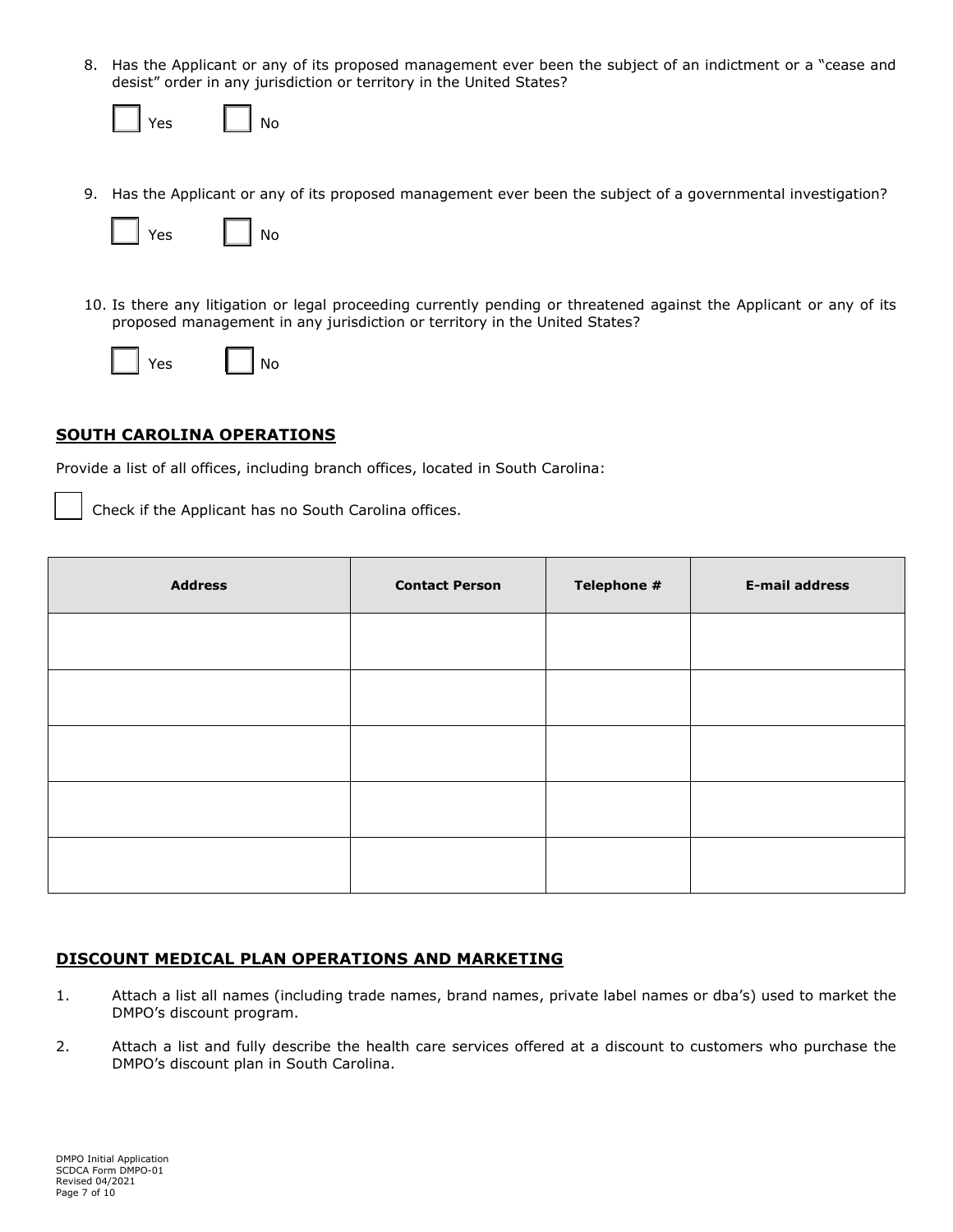3. Does the DMPO include any insurance coverage with the discount program?



- 4. If Yes, please attach an explanation of the insurance benefits, including the name(s) of the insurer(s). Please submit copies of all policies.
- 5. Attach copies of the form of any contract made or to be made between the applicant and any person for the performance on the applicant's behalf of any function, including, but not limited to, marketing, administration, enrollment, and subcontracting for the provision of health care services to customers. This should include internal marketing staff as well as external marketers, including call centers.
- 6. Do your direct agreements with external marketing companies permit those companies to further subcontract marketing functions to other companies (sub-marketers or private label brands) with or without your approval?



- 7. If yes, please attach an explanation of the DMPO's policies and procedures.
- 8. Provide an organizational chart showing all authorized marketer, sub-marketer, or private label companies and their relationship with the DMPO.
- 9. Provide copies of all training materials for marketers and representatives (internal and external).
- 10. Attach a statement describing the proposed methods of marketing by the DMPO and its marketers/submarketers/private label brands.
- 11. Provide copies of all marketing materials that will be used in South Carolina and a description of the media (TV, Internet, mass mailing etc.) used for each of the materials submitted. This should include the marketing materials of the DMPO and any authorized marketer or sub-marketer of your plan, including private label brands. All advertisements must contain the name and address of the company offering the service and must conform to the name on file with the Department. In addition, these materials must clearly disclose the amount of all discounts offered. **IT IS IMPORTANT FOR YOU TO VERIFY THAT ALL MARKETING MATERIALS MEET THE REQUIREMENTS OF S.C. CODE SECTION 37-17-10 ET. SEQ. BEFORE SUBMITTING THEM WITH YOUR APPLICATION.**
- 12. Does the applicant require its external marketing companies, including private label brands, to get prior approval from the DMPO of their advertising materials?



- 13. If yes, attach a description of this procedure.
- 14. South Carolina law requires the prominent display of the Internet Web site address which contains an up-to-date list of the names and addresses of providers with which a DMPO has contracted directly or through a provider network on all advertising, marketing material, brochures and discount medical plan cards. What is that Web site address?
- 15. If the Web site is password protected or for customers-only, please provide codes to the Department to enable a full review of the site.
- 16. Provide copies of all application forms used by the DMPO and its marketers/sub-marketers to sign up customers. **IT IS IMPORTANT FOR YOU TO VERIFY THAT ALL FORMS MEET THE REQUIREMENTS OF S.C. CODE SECTION 37-17-10 ET. SEQ. BEFORE SUBMITTING THEM WITH YOUR APPLICATION.**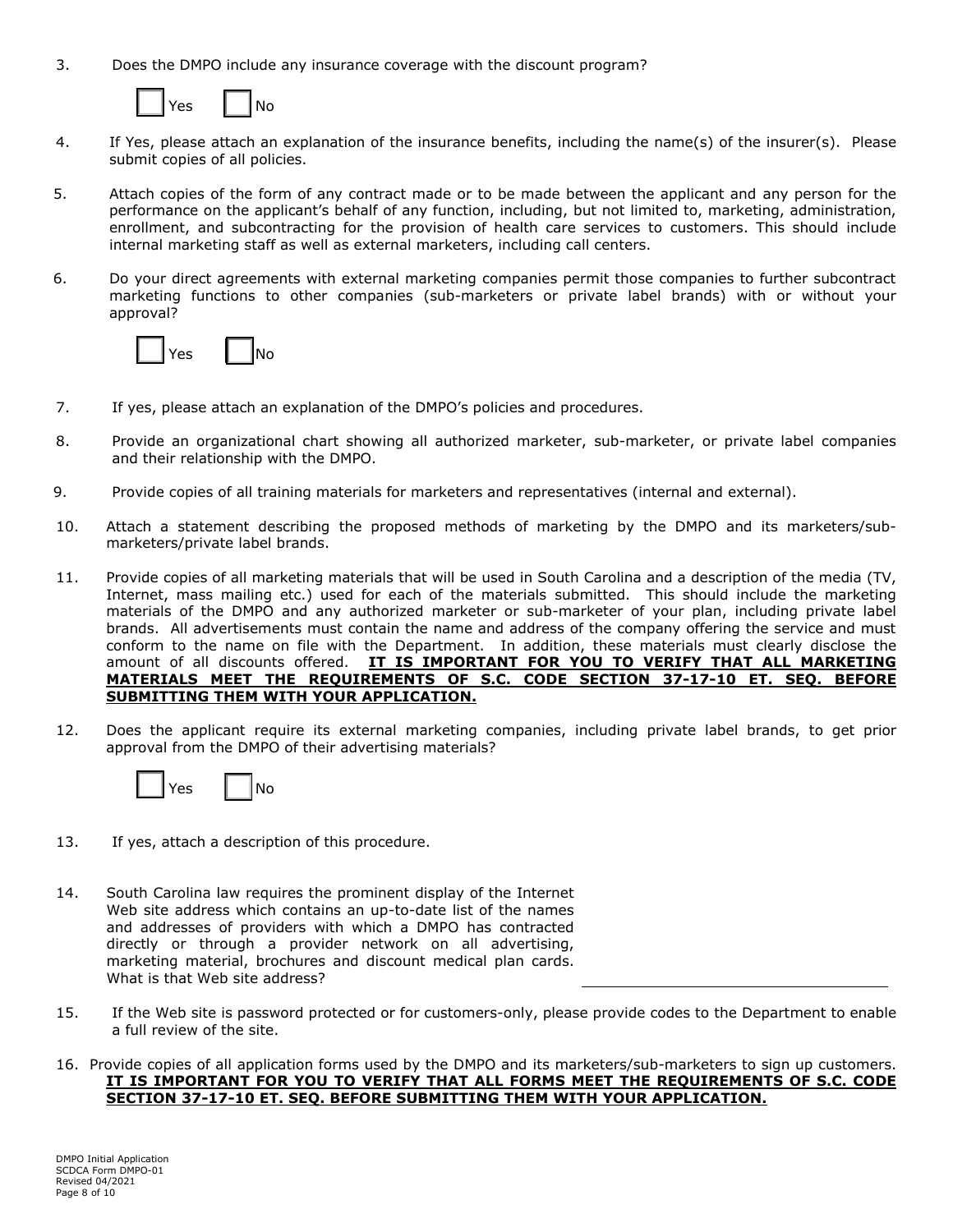- 17. Provide copies of all the discount cards issued by the DMPO and its marketers/sub-marketers, including private label brands.
- 18. Attach a copy of the notice, included in membership agreements and marketing materials, that each customer receives stating the terms under which the discount medical plan may be returned or cancelled.
- 19. Attach a list all providers or provider networks with whom your DMPO has contracts or agreements to provide discounted health care services to South Carolina customers.
- 20. Attach copies of the form of all contracts made or to be made between the applicant and any providers or provider networks regarding the provision of medical services to South Carolina customers.
- 21. Attach a detailed description of the customer complaint procedures to be established and maintained by the DMPO and its marketers/sub-marketers, including private label brands.

## **MARKETERS**

- 1. Provide a list of all of the Applicant's authorized marketers, as defined in S.C. Code Ann. § 37-17-20 (5), including any sub-marketers and private label brands. This information should be provided using either the *Marketer Company List* **(Form DMPO-04)** or in a report that you generate provided, however, that all of the information requested in the table below is included in the separate report.
- 2. How many representatives, as defined in S.C. Code Ann. § 37-17-20 (6), including those employed by all sub-marketers and private label brands, are authorized to market the Applicant's discount medical plans?
- 3. Provide a list of all of the Applicant's authorized representatives, including all representatives of authorized marketing companies, including sub-marketers and private label brands. This information should be provided using either the *Authorized Representative List* **(Form DMPO-05)** or in a report that you generate provided, however, that all of the information requested on that form is included in the separate report.

## **FINANCIAL**

1. Applicants must attach copies of the company's Audited Financial Statements for the most recent accounting period preceding this application. The most recent statement must be for annual period ending no earlier than 180 days before the date of this application, certified by two principal officers of the applicant (if the applicant is not a corporation, by others the administrator requires),and shall be attested to by an independent Certified Public Accountant. If the most recent audited financial statement currently available is dated more than 180 days before the date of this application, the applicant must certify to the Department that there have been no material adverse changes in the financial position of the company since the date of the last financial statements, and shall provide a copy of the next financial statement as soon as it becomes available.

If the applicant is a subsidiary of a parent entity that is publicly traded and that prepares audited financial statements reflecting the consolidated operations of the parent entity, the subsidiary may submit, in lieu of the certified financial statement of the applicant, the audited financial statement of the parent.

The financial statements must be prepared in accordance with generally accepted accounting principles and must include a statement of income and retained earnings, balance sheet, statement of changes in financial position (cash flow), and applicable footnotes. The financial statements also must reflect positive working capital and positive tangible net worth.

Information supplied regarding net worth is proprietary and confidential and is exempt from disclosure to third parties.

2. Applicants must provide a bond in the amount of \$50,000 as required by S.C. Code Ann. § 37-17-40(A)(3) (2006). A sample bond form is available as **(Form DMPO-06).**